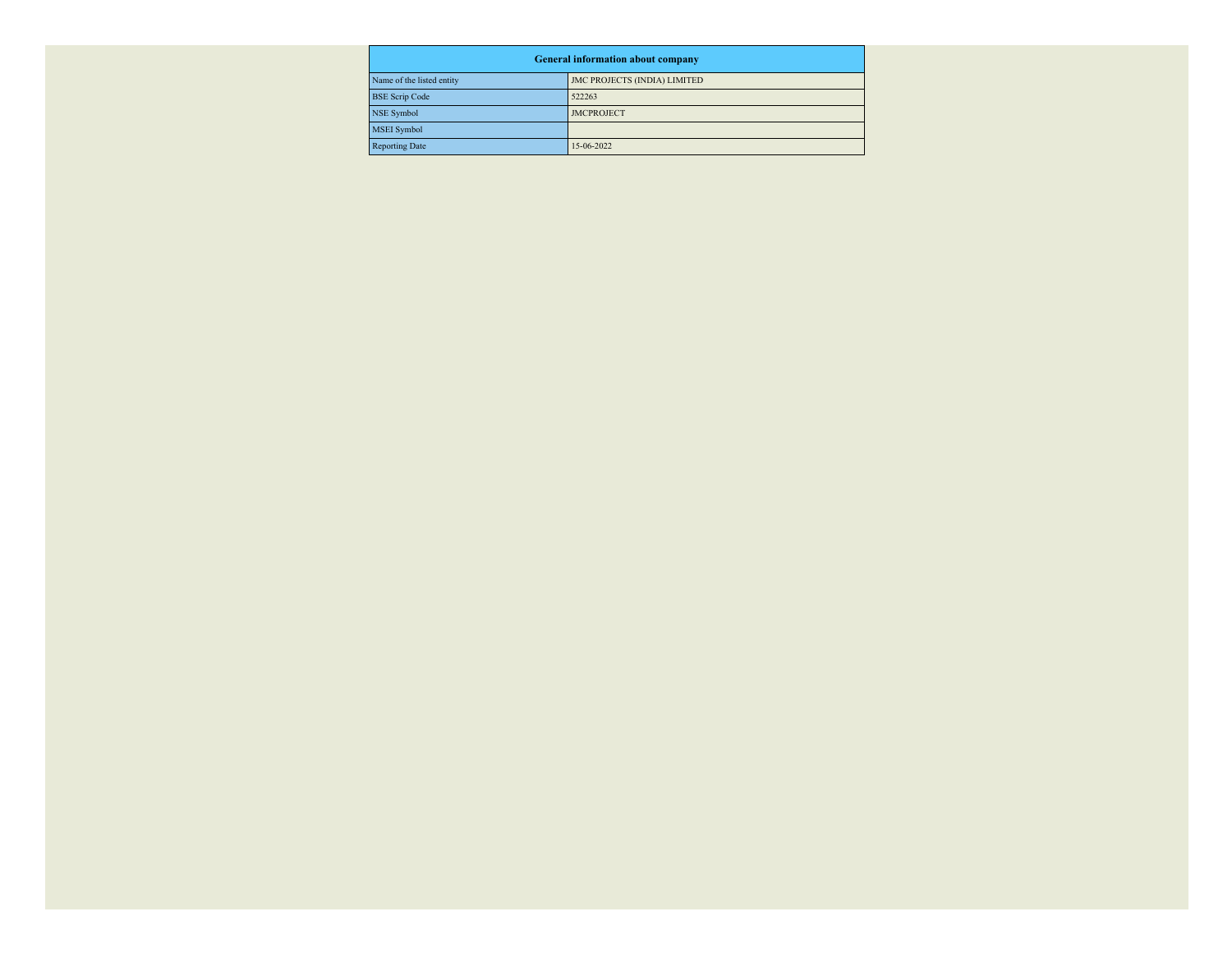|                | <b>Details of interest Payments</b> |                        |                                                                                    |                                              |                                |                                          |                           |                     |                                                                            |                                           |           |                               |                                                     |                   |                                 |                                       |                                        |                                           |                                                       |                                        |                                                       |
|----------------|-------------------------------------|------------------------|------------------------------------------------------------------------------------|----------------------------------------------|--------------------------------|------------------------------------------|---------------------------|---------------------|----------------------------------------------------------------------------|-------------------------------------------|-----------|-------------------------------|-----------------------------------------------------|-------------------|---------------------------------|---------------------------------------|----------------------------------------|-------------------------------------------|-------------------------------------------------------|----------------------------------------|-------------------------------------------------------|
| Sr.<br>No.     | <b>ISIN</b>                         | Series                 | Securities<br>Description                                                          | Prospectus<br>Disclosure<br>Document<br>Date | Issue<br>size<br>(In<br>lakhs) | No. of<br>instrument<br>of<br>debentures | Face<br>Value<br>(In Rs.) | Rate of<br>Interest | Interest<br>Amount<br>to be<br>paid on<br>due<br>date<br>(Rs. In<br>lakhs) | Change<br>in<br>Record<br>Date, if<br>any | Frequency | Specify<br>other<br>Frequency | Change in<br>Frequency<br>of<br>payment<br>(if any) | Date of<br>Change | Details<br>of<br>such<br>change | Interest<br>Payment<br>Record<br>Date | Due<br>date for<br>Interest<br>Payment | Actual<br>Date for<br>Interest<br>Payment | Amount<br>of<br>interest<br>paid<br>(Rs. In<br>lakhs) | Date of<br>last<br>Interest<br>Payment | Reason<br>for non-<br>payment/<br>delay in<br>payment |
|                | INE890A08029                        | Series<br>A            | Unsecured.<br>Rated.<br>Listed.<br>Redeemable<br>Non-<br>Convertible<br>Debentures | $14 - 12 -$<br>2021                          | 2500                           | 250                                      | 1000000                   | 9.8                 | 61.75                                                                      |                                           | Quarterly |                               | No                                                  |                   |                                 | $31 - 05 -$<br>2022                   | $15-06-$<br>2022                       | $15-06-$<br>2022                          | 61.75                                                 | $15-03-$<br>2022                       |                                                       |
| $\overline{2}$ | INE890A08037                        | Series<br>B            | Unsecured.<br>Rated.<br>Listed.<br>Redeemable<br>Non-<br>Convertible<br>Debentures | $14 - 12 -$<br>2021                          | 2500                           | 250                                      | 1000000                   | 9.8                 | 61.75                                                                      |                                           | Quarterly |                               | N <sub>0</sub>                                      |                   |                                 | $31 - 05 -$<br>2022                   | $15-06-$<br>2022                       | $15-06-$<br>2022                          | 61.75                                                 | $15-03-$<br>2022                       |                                                       |
| $\mathbf{3}$   | INE890A08045                        | Series<br>$\mathsf{C}$ | Unsecured.<br>Rated.<br>Listed.<br>Redeemable<br>Non-<br>Convertible<br>Debentures | $14 - 12 -$<br>2021                          | 2500                           | 250                                      | 1000000                   | 9.8                 | 61.75                                                                      |                                           | Quarterly |                               | N <sub>0</sub>                                      |                   |                                 | $31 - 05 -$<br>2022                   | $15-06-$<br>2022                       | $15-06-$<br>2022                          | 61.75                                                 | $15-03-$<br>2022                       |                                                       |
| $\overline{A}$ | INE890A08052                        | Series<br>D            | Unsecured,<br>Rated.<br>Listed.<br>Redeemable<br>Non-<br>Convertible<br>Debentures | $14 - 12 -$<br>2021                          | 2400                           | 240                                      | 1000000                   | 9.8                 | 59.28                                                                      |                                           | Quarterly |                               | No                                                  |                   |                                 | $31 - 05 -$<br>2022                   | $15-06-$<br>2022                       | $15-06-$<br>2022                          | 59.28                                                 | $15-03-$<br>2022                       |                                                       |